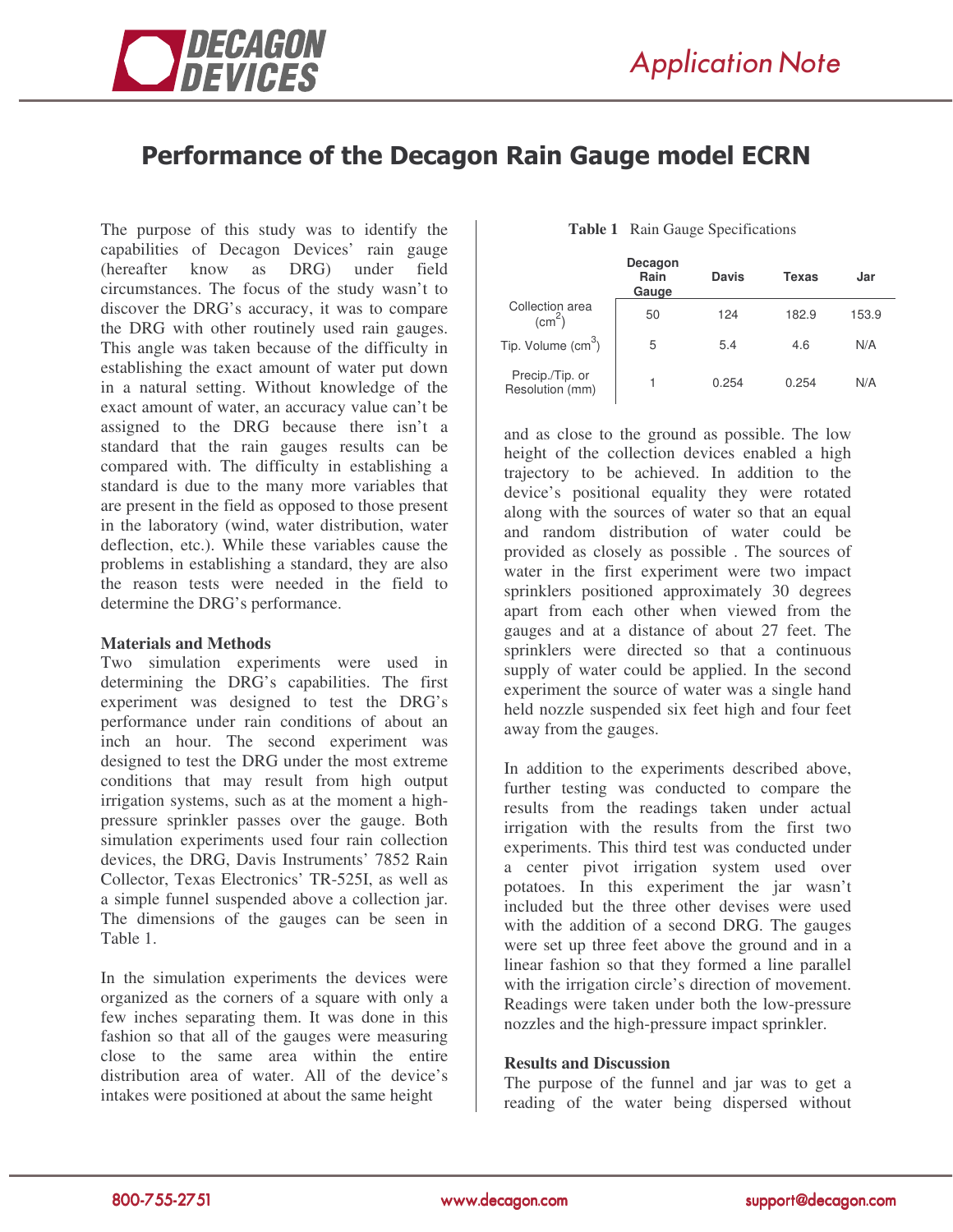



having to deal with the error that could occur because of the tipping mechanisms of the rain gauges. From three examples collected as part of the first experiment it can bee seen that the Jar generally had a higher recorded amount of precipitation than the rain gauges (Table 2). It is possible that the error resulting from the tipping mechanisms brings about these lower readings. When the precipitation rate is at its highest this effect becomes most apparent.

**Table 2** Exp. #1 – Jar Comparison

|                 | Decagon<br><b>Rain Gauge</b> | <b>Davis</b> | <b>Texas</b> | Jar  |
|-----------------|------------------------------|--------------|--------------|------|
|                 | 26.0                         | 25.9         | 26.9         | 27.3 |
| Precip.<br>(mm) | 26.0                         | 23.9         | 27.4         | 27.0 |
|                 | 59.0                         | 55.1         | 58.7         | 63.0 |

For the remainder of this discussion the highest recorded value by the three instruments will be considered the most accurate because it is the closest to the Jar's values (which is void of tipping error). With that in mind Figure 1 shows the amount of water recorded over time by the three gauges, and Table 3 shows the final results as well as the average deviation of the values recorded in the first experiment. The average deviation is the average distance each data entry is from the mean. The average deviation is given in millimeters and was calculated according to the five-minute interval at which data entries were made. According to the Texas Electronics rain gauge the rate of precipitation was 2.77 cm/hour or 1.09 in/hour.



#### **Table 3** Exp. #1 – Final results

|                       | Decagon<br>Rain<br>Gauge | Davis | Gold  |
|-----------------------|--------------------------|-------|-------|
|                       | 228.0                    | 219.7 | 230.9 |
| Precipitation<br>(mm) | 0.58                     | 0.44  | 0.46  |

The data collected from the first experiment shows that the DRG produced nearly the same results as the Texas Electronics' gauge. The most notable problem with the DRG is its poor precision as seen by the average deviation. However, this lack of precision doesn't seem to create any significant problems with the DRG's accuracy when there is a prolonged precipitation period as there was in this experiment.

The second experiment involved the high precipitation rate. Once again higher values were recorded by the jar (Table 4). The water collected over time is represented in Figure 2 and the final results are in Table 5. In this case the average deviation was calculated according to the twominute interval at which data was collected. The DRG recorded a rate of 90.4 cm/hr or 35.59 in/hr.

**Table 4** Exp. #2 – Jar comparison

|                 | Decagon<br>Rain<br>Gauge | <b>Davis</b> | Texas | Jar  |
|-----------------|--------------------------|--------------|-------|------|
|                 | 58.0                     | 47.2         | 44.7  | 59.9 |
| Precip.<br>(mm) | 57.0                     | 47.0         | 38.6  | 57.6 |
|                 | 56.0                     | 45.2         | 41.1  | 59.2 |



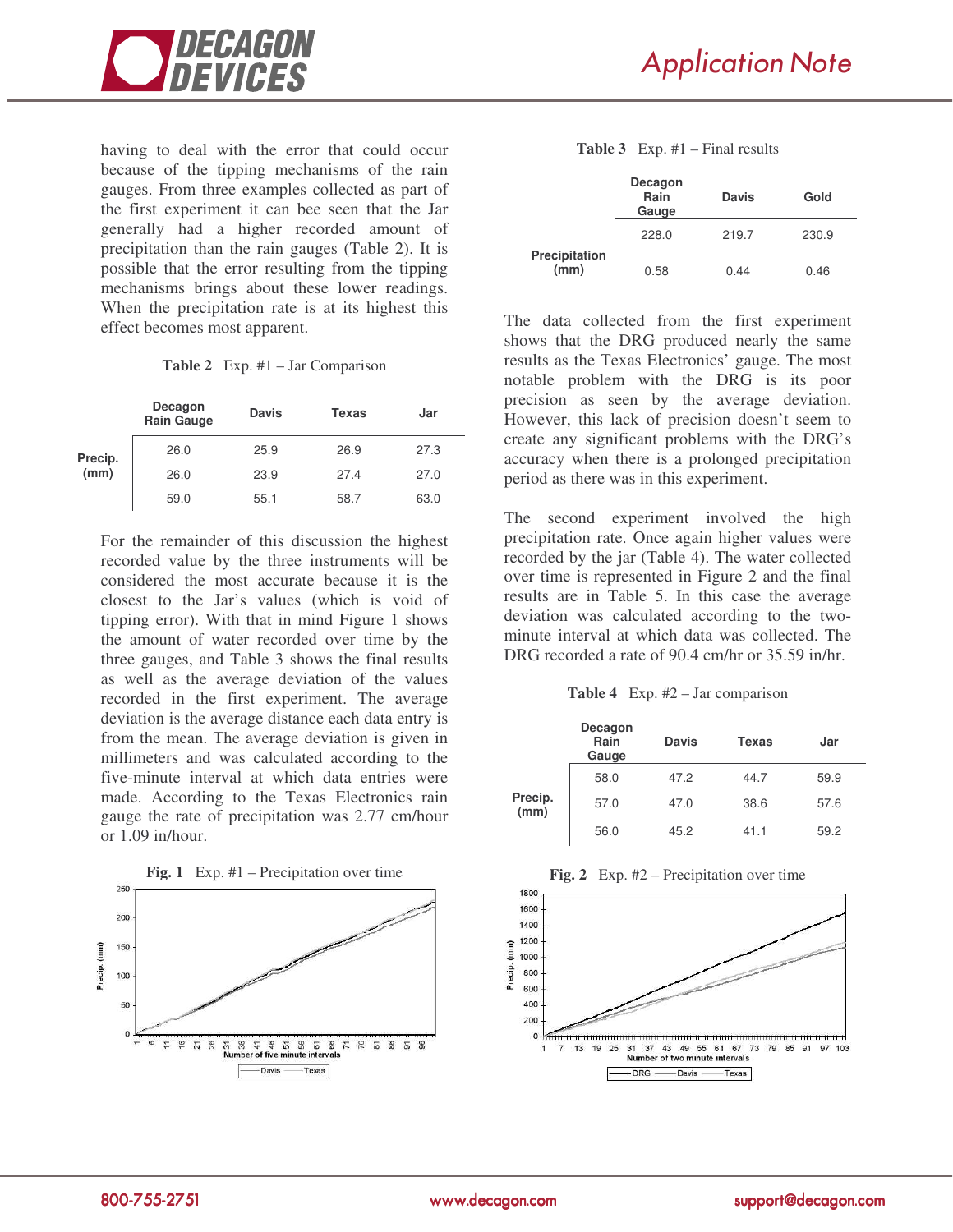

From the data collected in this second experiment, the DRG showed the highest recorded precipitation as well as the lowest deviation. The other two rain gauges produced results comparable with each other's although the results were much lower than DRG's. At these high rain rates we assume that the tipping errors in the highresolution gauges caused the under estimation of precipitation.

Most of the data that was presented in the first two experiments can also be shown and presented in the same way for the third experiment (Average Deviation isn't valid because of the difficulty in applying constant precipitation). Figure 3 and Table 6 respectively show the precipitation over time and the final results of the low-pressure data collection. Figure 4 and Table 7 show the results collected from the high-pressure impact sprinkler. According to the DRG #1 rain gauge the rate of precipitation was 6 cm/hr or 2.36 in/hr for the low-pressure nozzles and 7 cm/hr or 2.76 in/hr for the impact sprinkler. While the impact sprinkler produces only a slightly higher rate of precipitation it is important however, to note that the precipitation comes in bursts. Because the precipitation comes in bursts the only way to calculate the rate would be to divide the recorded precipitation by only the small amount of time the sprinkler is directed at the gauges. This couldn't be done and as a result the precipitation is divided by the entire measuring time. This causes the rate to appear much lower than it actually is. The impact sprinkler irrigation is much more closely related to a high rate model than it is to a low rate model.

| <b>Table 5</b> Exp. $#2$ – Final results |  |  |  |  |
|------------------------------------------|--|--|--|--|
|------------------------------------------|--|--|--|--|

|                            | <b>DRG</b> | <b>Davis</b> | <b>Texas</b> |
|----------------------------|------------|--------------|--------------|
| Precip. (mm)               | 1567.0     | 1128.8       | 1191.8       |
| Avg. Dev.<br>(mm/interval) | 0.74       | 1.27         | 1.33         |



**Table 6** Exp. #3 – Final results

|                 | DRG <sub>1</sub> | DRG 2 | <b>Davis</b> | Texas |
|-----------------|------------------|-------|--------------|-------|
| Precip.<br>(mm) | 28.00            | 24.00 | 25.65        | 25.40 |





**Table 7** Exp. #3 – Final results of high-pressure irrigation

|                 | DRG <sub>1</sub> | $\sim$<br>DRG <sub>2</sub> | <b>Davis</b> | <b>Texas</b> |  |
|-----------------|------------------|----------------------------|--------------|--------------|--|
| Precip.<br>(mm) | 14.00            | 14.00                      | 10.16        | 10.16        |  |

The third experiment shows that the data collected in the first two experiments resembles the data that can be collected under an actual irrigation system. Under the low-pressure nozzles all of the recorded values are close together, just as they are in the first experiment. Under the high-pressure sprinkler the recorded values for the DRGs is significantly higher than the other two gauges, just as in the second experiment.